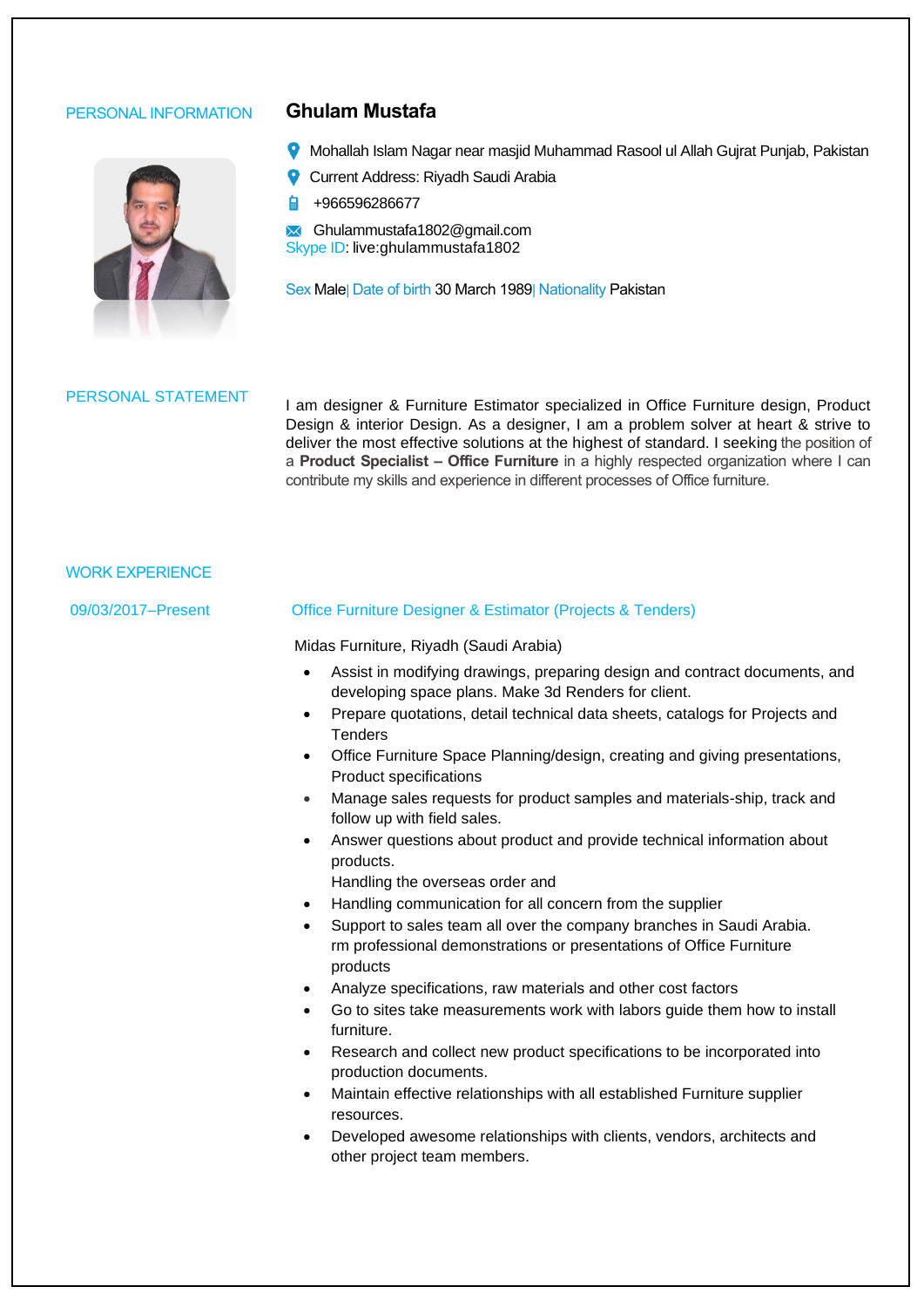| 26/04/2015-21/06/2016 | <b>Office Furniture Designer &amp; Estimator (Projects &amp; Tenders)</b>                                                                        |  |  |
|-----------------------|--------------------------------------------------------------------------------------------------------------------------------------------------|--|--|
|                       | A & F AL Rashid Furniture, Riyadh (Saudi Arabia)                                                                                                 |  |  |
|                       | Assist in modifying drawings, preparing design and contract documents, and<br>$\bullet$                                                          |  |  |
|                       | developing space plans. Make 3d Renders for client.                                                                                              |  |  |
|                       | Make professional presentations to clients.<br>$\bullet$<br>Present design to client for approval and revised achievable desires by<br>$\bullet$ |  |  |
|                       | clients.                                                                                                                                         |  |  |
|                       | Select, suitable furniture from our different suppliers. Maintained project<br>$\bullet$<br>report for all the processes.                        |  |  |
|                       | Analyze specifications, raw materials and other cost factors<br>٠                                                                                |  |  |
|                       | Go to sites take measurements work with labors guide them how to install<br>$\bullet$<br>furniture.                                              |  |  |
|                       | Research and collect new product specifications to be incorporated into<br>$\bullet$                                                             |  |  |
|                       | production documents.                                                                                                                            |  |  |
| March/2012-Feb/2013   | Maintain effective relationships with all established Furniture supplier<br>$\bullet$                                                            |  |  |
|                       | <b>3D Designer</b>                                                                                                                               |  |  |
|                       | Edge Design Studio, Gujrat (Pakistan)                                                                                                            |  |  |
|                       | Making Drawing.<br>3d Models.<br>$\bullet$                                                                                                       |  |  |
|                       | Visiting Sites.<br>٠                                                                                                                             |  |  |
|                       | Purchasing Raw material.<br>$\bullet$                                                                                                            |  |  |
|                       | Coordination with labor.<br>$\bullet$                                                                                                            |  |  |
|                       |                                                                                                                                                  |  |  |
| 03/03/2011-01/03/2012 | <b>Designer</b>                                                                                                                                  |  |  |
|                       | Decent Furnishers (PVT.) LTD., Gujrat (Pakistan)                                                                                                 |  |  |
|                       | Design new furniture and Look after showroom.<br>$\bullet$                                                                                       |  |  |
|                       | Make professional presentations to clients through on-site appointments.<br>$\bullet$                                                            |  |  |
|                       | Assist in modifying drawings, preparing design and contract documents,<br>$\bullet$<br>and developing space plans.                               |  |  |
|                       | Go to sites take measurements work with labors guide them how to install                                                                         |  |  |
|                       | furniture.                                                                                                                                       |  |  |
|                       | Make 3d Renders for client.<br>$\bullet$                                                                                                         |  |  |
|                       | Created proposals and presented designs to clients.                                                                                              |  |  |
|                       |                                                                                                                                                  |  |  |
| 15/08/2010-11/10/2010 |                                                                                                                                                  |  |  |
|                       | Interior & Furniture designer                                                                                                                    |  |  |
|                       | Decent Furnishers (PVT.) LTD., Gujrat (Pakistan)                                                                                                 |  |  |
| <b>Education</b>      | Internship (Two Months)                                                                                                                          |  |  |
|                       |                                                                                                                                                  |  |  |
| 2017-2018             | Diploma in Interior Design<br>www.theinteriordesigninstitute.co.uk                                                                               |  |  |
|                       |                                                                                                                                                  |  |  |
| 2007-2011             | <b>BS(Hon's) in Design</b><br>(Specialization in Product Design)                                                                                 |  |  |
|                       | University of Gujrat                                                                                                                             |  |  |